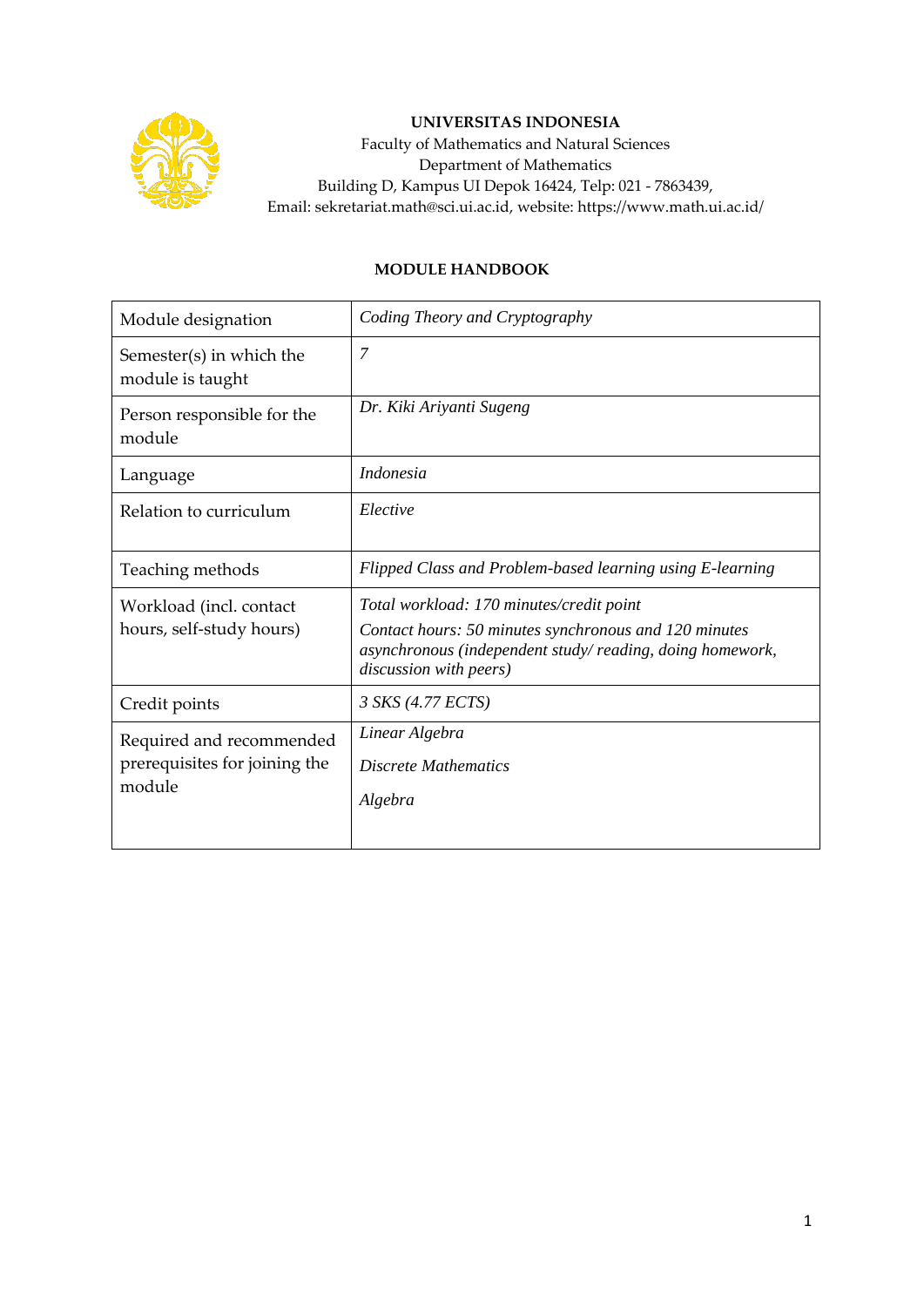| Module objectives/intended<br>learning outcomes | After completing this module, students be able to<br>Explain the basic concepts of coding theory<br>Differentiate the code types and their properties<br>Explain the concept of error correction code and its<br>properties<br>Explain the application of the code in everyday life<br>Explain on how cryptographic schemes work<br>Give example on cryptography applications in<br>everyday life. |                             |  |
|-------------------------------------------------|----------------------------------------------------------------------------------------------------------------------------------------------------------------------------------------------------------------------------------------------------------------------------------------------------------------------------------------------------------------------------------------------------|-----------------------------|--|
| Content                                         | Basic concept of code, linear code and its property, error<br>correction code, application of coding theory in the daily life,                                                                                                                                                                                                                                                                     |                             |  |
|                                                 | relation with cryptography, classic encryption scheme, block                                                                                                                                                                                                                                                                                                                                       |                             |  |
|                                                 | cipher cryptography, Public Key Cryptography and Application                                                                                                                                                                                                                                                                                                                                       |                             |  |
|                                                 | of Cryptography.                                                                                                                                                                                                                                                                                                                                                                                   |                             |  |
| <b>Examination</b> forms                        | Essay, Project, Presentation Slide                                                                                                                                                                                                                                                                                                                                                                 |                             |  |
| Study and examination                           | The final score is the composition of mid-test scores, quizzes,<br>and assignments with the following weight:                                                                                                                                                                                                                                                                                      |                             |  |
| requirements                                    | <b>Assignment and Presentation</b>                                                                                                                                                                                                                                                                                                                                                                 | $: 40 \%$                   |  |
|                                                 | Mid-test                                                                                                                                                                                                                                                                                                                                                                                           | $: 30\%$<br>$: 30\,\%$      |  |
|                                                 | Project<br>Total                                                                                                                                                                                                                                                                                                                                                                                   | $: 100\,\%$                 |  |
|                                                 |                                                                                                                                                                                                                                                                                                                                                                                                    |                             |  |
|                                                 | <b>Mark</b>                                                                                                                                                                                                                                                                                                                                                                                        | <b>Grade</b>                |  |
|                                                 | $85 - 100$                                                                                                                                                                                                                                                                                                                                                                                         | A                           |  |
|                                                 | $80 - < 85$                                                                                                                                                                                                                                                                                                                                                                                        | $A-$                        |  |
|                                                 | $75 - < 80$                                                                                                                                                                                                                                                                                                                                                                                        | $B+$                        |  |
|                                                 | $70 - 575$                                                                                                                                                                                                                                                                                                                                                                                         | $\boldsymbol{B}$            |  |
|                                                 | $65 - < 70$                                                                                                                                                                                                                                                                                                                                                                                        | $B-$                        |  |
|                                                 | $60 - 5$                                                                                                                                                                                                                                                                                                                                                                                           | $C+$                        |  |
|                                                 | $55 - 60$                                                                                                                                                                                                                                                                                                                                                                                          | $\mathcal{C}_{\mathcal{C}}$ |  |
|                                                 | $40 - 55$                                                                                                                                                                                                                                                                                                                                                                                          | D                           |  |
|                                                 | $<$ 40                                                                                                                                                                                                                                                                                                                                                                                             | E                           |  |